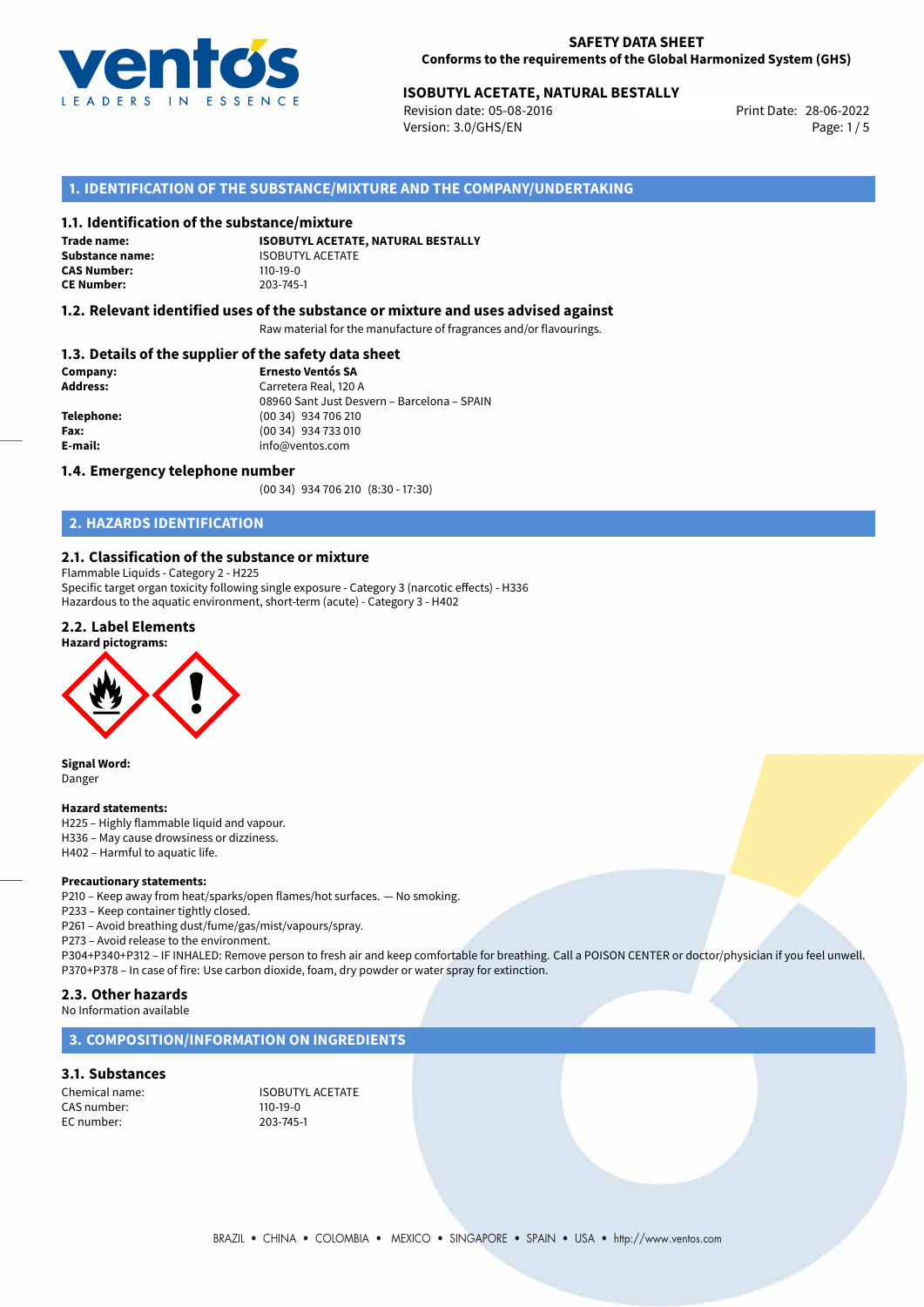

## **ISOBUTYL ACETATE, NATURAL BESTALLY**<br>
Revision date: 05-08-2016<br>
Print Date: 28-06-2022

Revision date: 05-08-2016 Version: 3.0/GHS/EN Page: 2 / 5

#### **Hazardous constituents:**

| <b>Chemical Name</b> | % (w/w)   | <b>CAS No</b><br><b>EC No</b> | <b>Classification according to GHS</b>                                                                                                                                                                                      |
|----------------------|-----------|-------------------------------|-----------------------------------------------------------------------------------------------------------------------------------------------------------------------------------------------------------------------------|
| ISOBUTYL ACETATE     | $\geq$ 50 | $110-19-0$<br>203-745-1       | Flammable Liquids - Category 2 - H225<br>Specific target organ toxicity following single exposure - Category 3 (narcotic effects)<br>- H336<br>Hazardous to the aquatic environment, short-term (acute) - Category 3 - H402 |

[See the full text of the hazard statements in section 16.](#page-4-0)

## **3.2. Mixtures**

Not applicable

## **4. FIRST-AID MEASURES**

## **4.1. Description of necessary first aid measures**

| Ingestion:    | Rinse mouth with water.                                                                                               |
|---------------|-----------------------------------------------------------------------------------------------------------------------|
|               | Obtain medical advice.                                                                                                |
|               | Keep at rest. Do not induce vomiting.                                                                                 |
| Eye contact:  | In case of contact with eyes, rinse immediately with plenty of water for at least 15 minutes and seek medical advice. |
| Inhalation:   | Remove person to fresh air and keep at rest.                                                                          |
|               | Seek immediate medical advice.                                                                                        |
| Skin contact: | Take off immediately all contaminated clothing.                                                                       |
|               | Thoroughly wash affected skin with soap and water.                                                                    |
|               | Seek medical attention if symptoms persist.                                                                           |

## **4.2. Most important symptoms and effects, both acute and delayed**

No information available.

## **4.3. Indication of any immediate medical attention and special treatment needed**

No information available.

## **5. FIRE-FIGHTING MEASURES**

#### **5.1. Extinguishing Media**

Water spray, carbon dioxide, dry chemical powder or appropriate foam. For safety reasons do not use full water jet.

### **5.2. Special hazards arising from the substance or mixture**

Known or Anticipated Hazardous Products of Combustion: Emits toxic fumes under fire conditions.

#### **5.3. Advice for firefighters**

High temperatures can lead to high pressures inside closed containers. Avoid inhalation of vapors that are created. Use appropriate respiratory protection. Do not allow spillage of fire to be poured into drains or watercourses. Wear self-contained breathing apparatus and protective clothing.

## **6. ACCIDENTAL RELEASE MEASURES**

### **6.1. Personal precautions, protective equipment and emergency procedures**

Evacuate surronding areas. Ensure adequate ventilation. Keep unnecessary and unprotected personnel from entering. Do not breathe vapor/spray. Avoid contact with skin and eyes. Information regarding personal protective measures: see section 8.

#### **6.2. Environmental precautions**

To avoid possible contamination of the environment, do not discharge into any drains, surface waters or groundwaters.

### **6.3. Methods and materials for containment and cleaning up**

Cover with an inert, inorganic, non-combustible absorbent material (e.g. dry-lime, sand, soda ash). Place in covered containers using non-sparking tools and transport outdoors. Avoid open flames or sources of ignition (e.g. pilot lights on gas hot water heater). Ventilate area and wash spill site after material pickup is complete.

#### **6.4. Reference to other sections**

Information regarding exposure controls, personal protection and disposal considerations can be found in sections 8 and 13.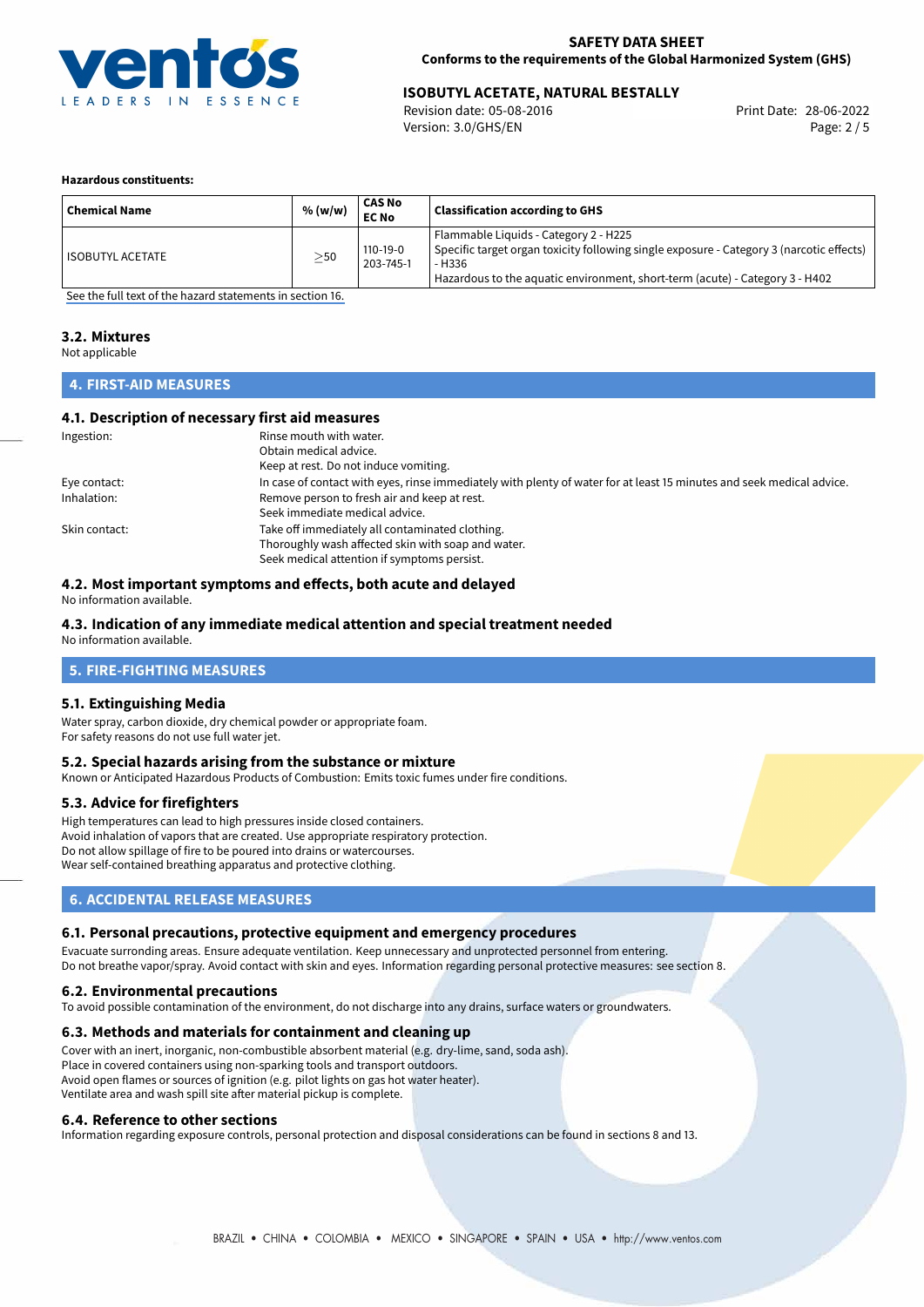

# 28-06-2022 **ISOBUTYL ACETATE, NATURAL BESTALLY**

Revision date: 05-08-2016 Version: 3.0/GHS/EN Page: 3 / 5

## **7. HANDLING AND STORAGE**

## **7.1. Precautions for safe handling**

Do not store or handle this material near food or drinking water. Do not smoke. Avoid contact with the eyes, skin and clothing. Wear protective clothing and use glasses. Observe the rules of safety and hygiene at work. Keep in the original container or an alternative made from a compatible material.

## **7.2. Conditions for safe storage, including any incompatibilities**

Store in tightly closed and preferably full containers in a cool, dry and ventilated area, protected from light. Keep away from sources of ignition (e.g. hot surfaces, sparks, flame and static discharges). Keep away from incompatible materials (see section 10).

## **7.3. Specific end use(s)**

No information available.

**8. EXPOSURE CONTROLS AND PERSONAL PROTECTION**

## **8.1. Control parameters**

Components with occupational exposure limits: None known.

#### **8.2. Exposure controls**

Measures should be taken to prevent materials from being splashed into the body. Provide adequate ventilation, according to the conditions of use. Use a mechanical exhaust if required.

#### **8.3. Individual protection measures, such as personal protective equipment**

| Eye/Face protection:             | Chemical safety goggles are recommended. Wash contaminated goggles before reuse.                                                            |
|----------------------------------|---------------------------------------------------------------------------------------------------------------------------------------------|
| Hand Protection:                 | Chemical-resistant gloves are recommended. Wash contaminated gloves before reuse.                                                           |
| Body protection:                 | Personal protective equipment for the body should be selected based on the task being performed and the risks<br>involved.                  |
| Respiratory Protection:          | In case of insufficient ventilation, use suitable respiratory equipment.                                                                    |
| Environmental exposure controls: | Emissions from ventilation or process equipment should be checked to ensure they comply with environmental<br>protection legislation.       |
|                                  | In some cases, filters or engineering modifications to the process equipment will be necessary to reduce emissions to<br>acceptable levels. |
|                                  |                                                                                                                                             |

## **9. PHYSICAL AND CHEMICAL PROPERTIES**

## **9.1. Information on basic physical and chemical properties**

| Appearance:                            | Liquid                                    |
|----------------------------------------|-------------------------------------------|
| Colour:                                | Conforms to standard                      |
| Odour:                                 | Conforms to standard                      |
| Odour theshold:                        | Not determined                            |
| pH:                                    | Not determined                            |
| Melting point/freezing point:          | $-99$ APROX.                              |
| Boling point/boiling range:            | 117 APROX. (1013 mbar)                    |
| Flash point:                           | $18^{\circ}$ C                            |
| Evaporation rate:                      | Not determined                            |
| Flammability:                          | Not determined                            |
| Lower flammability/Explosive limit:    | Not determined                            |
| Upper flammability/Explosive limit:    | Not determined                            |
| Vapour pressure:                       | 18,1 mbar (20°C)                          |
| Vapour Density:                        | Not determined                            |
| Density:                               | $0,869 - 0,873$ g/mL (20°C)               |
| Relative density:                      | $0,869 - 0,873(20°C)$                     |
| Water solubility:                      | SLIGHTLY SOLUBLE IN WATER: 6,1 g/L (20°C) |
| Solubility in other solvents:          | Not determined                            |
| Partition coefficient n-octanol/water: | Not determined                            |
| Auto-ignition temperature:             | Not determined                            |
| Decomposition temperature:             | Not determined                            |
| Viscosity, dynamic:                    | Not determined                            |
| Viscosity, kinematic:                  | Not determined                            |
| Explosive properties:                  | Not determined                            |
| Oxidising properties:                  | Not determined                            |
|                                        |                                           |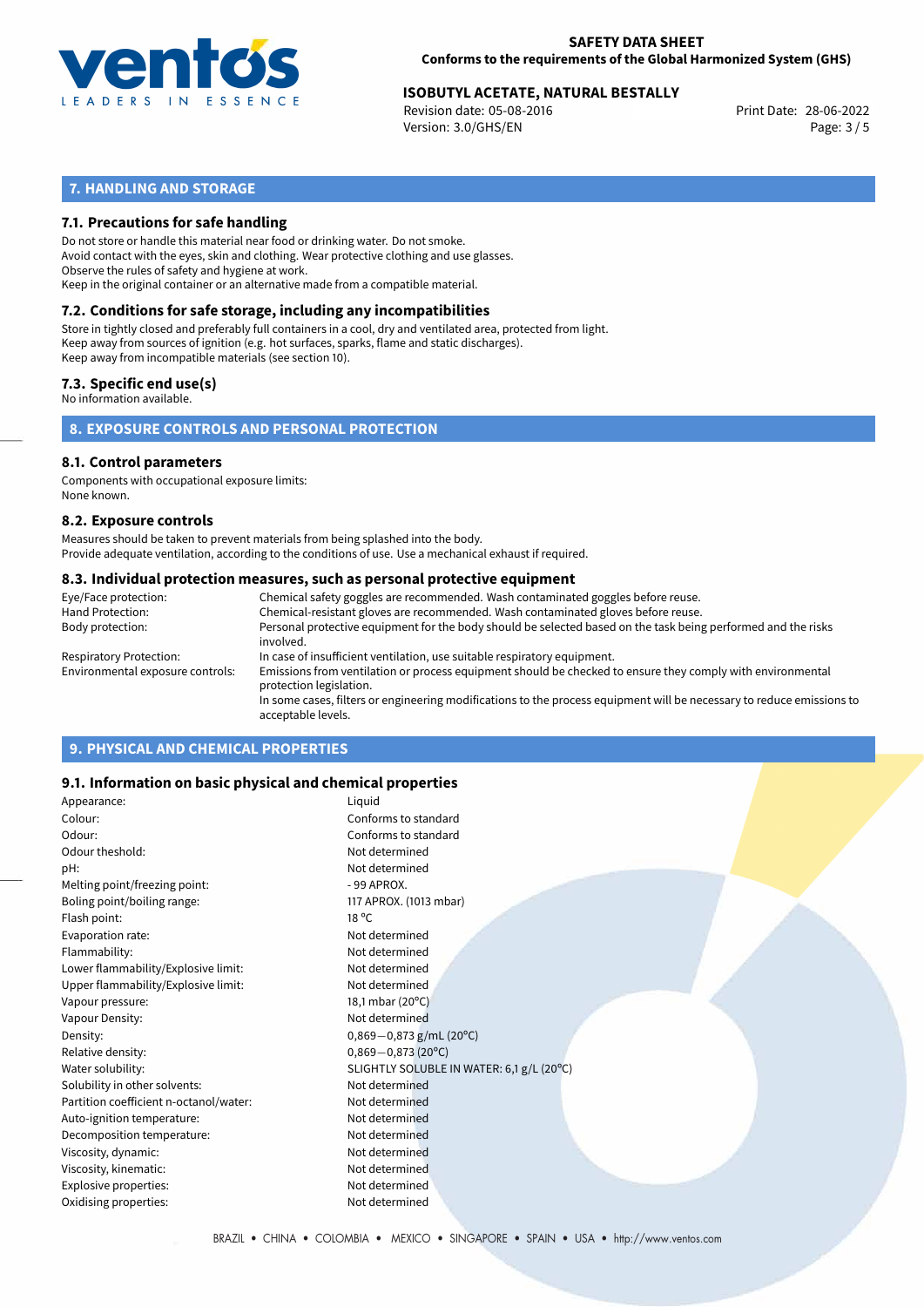

# 28-06-2022 **ISOBUTYL ACETATE, NATURAL BESTALLY**

Revision date: 05-08-2016 Version: 3.0/GHS/EN Page: 4 / 5

## **10. STABILITY AND REACTIVITY**

### **10.1. Reactivity**

No hazardous reactions if stored and handled as prescribed/indicated.

#### **10.2. Chemical stability**

The product is stable if stored and handled as prescribed/indicated.

#### **10.3. Possibility of hazardous reactions**

No hazardous reactions if stored and handled as prescribed/indicated.

#### **10.4. Conditions to Avoid**

Conditions to Avoid: Excessive heat, flame or other ignition sources.

### **10.5. Incompatible materials**

Avoid contact with strong acids and bases and oxidizing agents.

#### **10.6. Hazardous decomposition products**

During combustion may form carbon monoxide and unidentified organic compounds.

## **11. TOXICOLOGICAL INFORMATION**

| Acute toxicity                    | Based on the data available, the criteria for classification are not met. |
|-----------------------------------|---------------------------------------------------------------------------|
| Skin corrosion/irritation         | Based on the data available, the criteria for classification are not met. |
| Serious eye damage/irritation     | Based on the data available, the criteria for classification are not met. |
| Respiratory or skin sensitisation | Based on the data available, the criteria for classification are not met. |
| Germ cell mutagenicity            | Based on the data available, the criteria for classification are not met. |
| Carcinogenicity                   | Based on the data available, the criteria for classification are not met. |
| Reproductive toxicity             | Based on the data available, the criteria for classification are not met. |
| <b>STOT-single exposure</b>       | May cause drowsiness or dizziness.                                        |
| <b>STOT-repeated exposure</b>     | Based on the data available, the criteria for classification are not met. |
| <b>Aspiration hazard</b>          | Based on the data available, the criteria for classification are not met. |

## **12. ECOLOGICAL INFORMATION**

### **12.1. Toxicity**

**Assessment:** Harmful to aquatic life. **Experimental/calculated data:** No information available.

#### **12.2. Degradability** No information available.

**12.3. Bioaccumulative potential** No information available.

#### **12.4. Soil mobility** No information available.

## **12.5. Other adverse effects**

See also sections 6, 7, 13 and 15 Do not allow to get into waste water or waterways.

## **13. DISPOSAL CONSIDERATIONS**

#### **13.1. Waste treatment methods**

Dispose of in accordance with national and local environmental regulations.